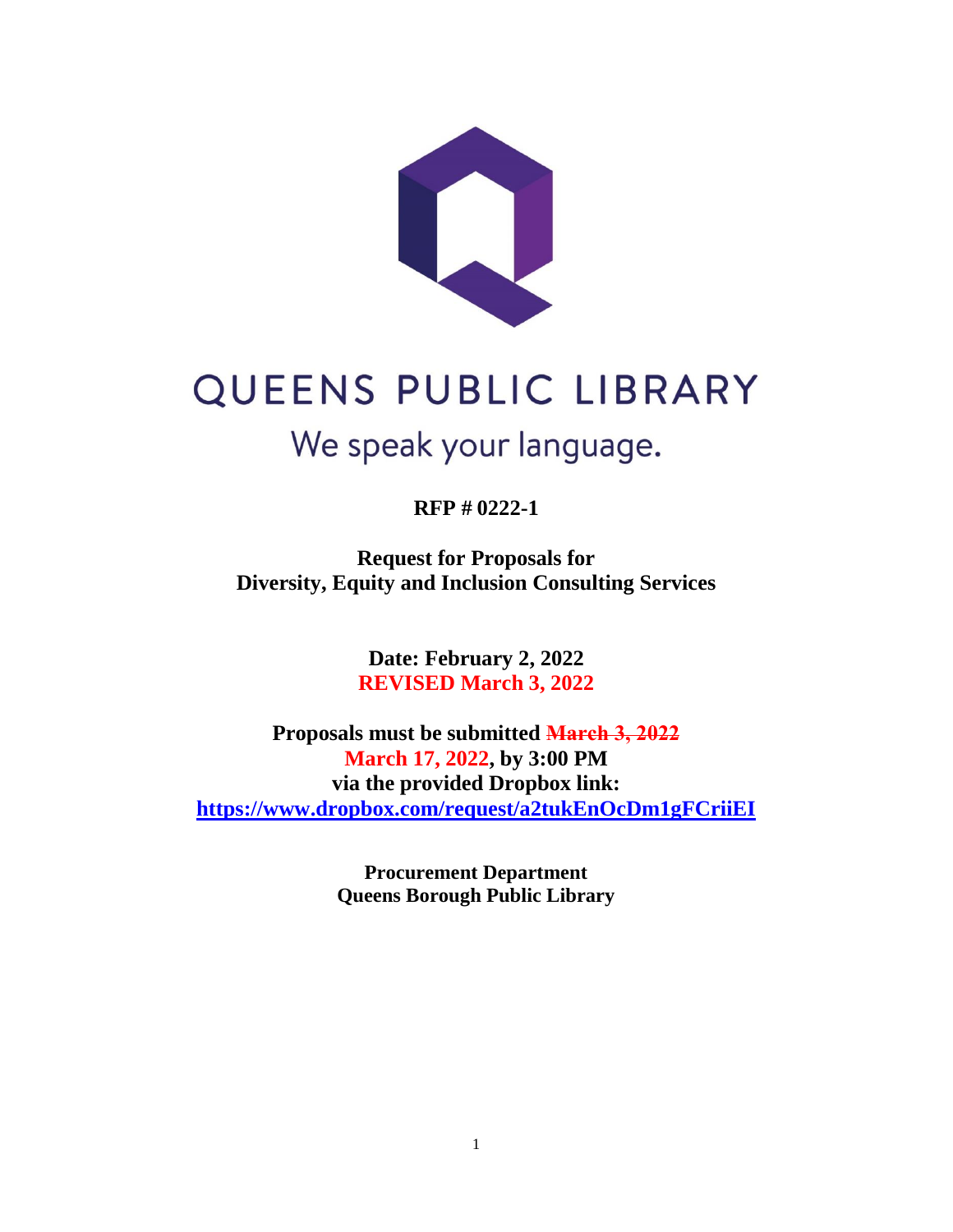# **TABLE OF CONTENTS**

The following documents are incorporated into this RFP-Attachment 1- Forms Attachment 2- Queens Borough Public Library General Terms and Conditions Attachment 3- Local Law 34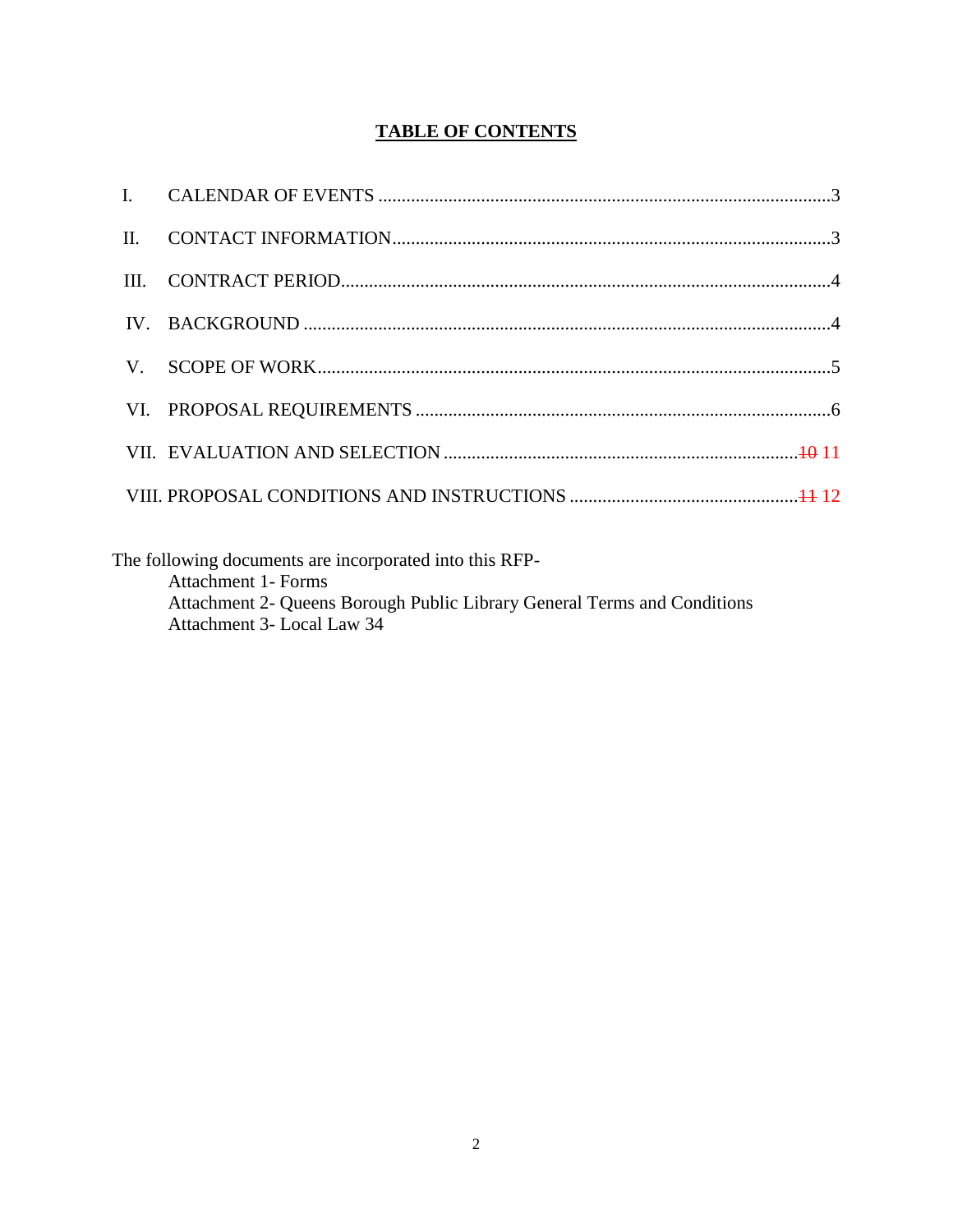The Queens Borough Public Library (the "Library"), hereby solicits proposals from experienced, qualified firms (hereinafter referred to as "Proposers") in response to this Request for Proposals ("RFP") to enter into a contract for diversity, equity and inclusion consulting services as further described throughout this RFP.

# **I. CALENDAR OF EVENTS**

| Issuance of RFP                             | February 2, 2022                              |
|---------------------------------------------|-----------------------------------------------|
| Deadline for Questions                      | February 17, 2022                             |
| <b>Proposal Due Date</b>                    | <b>March 3, 2022</b><br><b>March 17, 2022</b> |
| Interviews, if performed                    | To be determined                              |
| Award/ and Notification<br>to all Proposers | At the conclusion of the RFP process.         |

# **II. CONTACT INFORMATION**

The Library's designated contacts for this RFP, as of the date hereof, are Cristina Polychronopoulos, Procurement Coordinator, Xavier Cerda, Assistant Director of Procurement and William Funk, Vice President of Procurement. Questions regarding this RFP should be sent to: [RFPcontact@queenslibrary.org](mailto:RFPcontact@queenslibrary.org) on or before **February 17, 2022.** Responses to any questions received will be posted on the Library's web site at [https://www.queenslibrary.org/about](https://www.queenslibrary.org/about-us/procurement-opportunities)[us/procurement-opportunities](https://www.queenslibrary.org/about-us/procurement-opportunities) as they are received. No other communication of questions and answers will be made.

Proposals are to be uploaded to DropBox using this link: <https://www.dropbox.com/request/a2tukEnOcDm1gFCriiEI>

The Library will not provide reimbursement for any costs or expenses incurred in connection with this RFP, including the costs of preparing and submitting a response, providing any additional information or attending an interview. All material that is submitted in response to this RFP will become the sole property of the Library. The Library expressly reserves the right to utilize any and all ideas submitted in the proposals received unless covered by legal patent or proprietary rights, any of which **must** be clearly indicated in the proposal submitted in response to the RFP.

Interviews of the top-qualifying Proposers may be conducted at the Library's discretion on a specific day or days to be disclosed later in the RFP process. All top-qualifying Proposers will be notified of the exact interview date(s) in advance.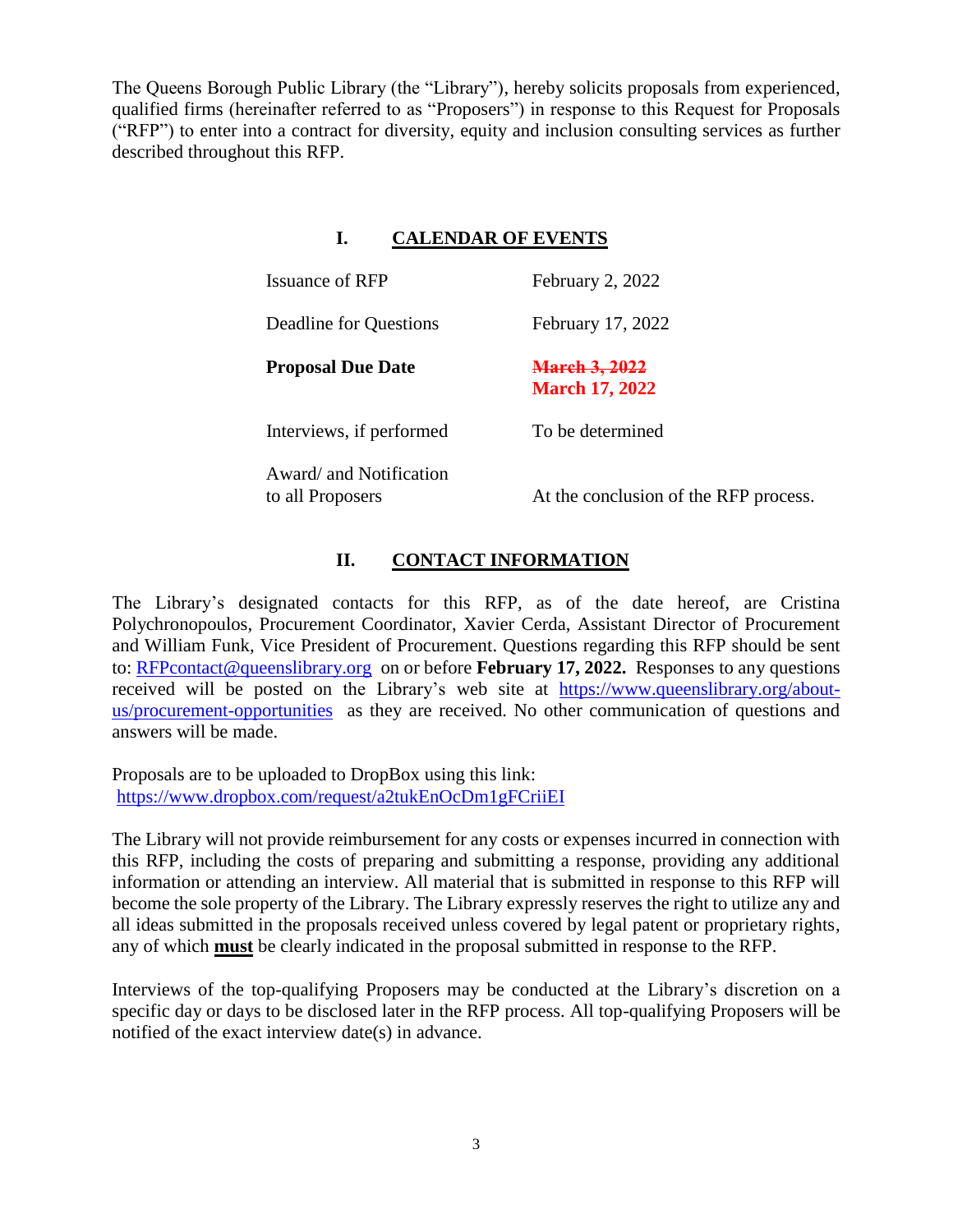#### **III. CONTRACT PERIOD**

The Library anticipates that the term of the awarded contract will be for (6) six months with (1) (6) month option to renew at the Library's discretion. The Library may terminate the contract at any time, in its sole discretion, upon written notice. The anticipated start as the result of an award from this RFP is second quarter 2022. The Library may adjust this start date for logistical, coordination and other reasons.

#### **IV. BACKGROUND**

The Library is an independent not-for-profit corporation. It is one of the largest and most innovative libraries in the world and one of the three New York City library systems. The Library consists of a Central Library and other facilities located throughout the County of Queens in the State of New York. For a complete listing of current facilities, please visit the Library's webpage: <https://www.queenslibrary.org/about-us/locations/?view=all>

The Library serves 2.4 million Queens residents, with an extensive collection of books, reference materials, e-resources, periodicals, government documents, video and audiocassettes, records, compact discs, DVDs, and photographs and maps. The Library has a computerized integrated circulation and catalog system, state-of-the-art computer equipment in all community libraries, and the ability to provide information through free Internet access and facsimile machines to the public. The Library offers a wide variety of programs and activities, and functions as an integral part of the Queens community.

The Library has been a center of learning and community for the residents of Queens for 125 years. The Library serves the most diverse county in the nation where 47.2% of its 2.4 million residents are foreign born and an estimated 180 languages are spoken. The Library consists of 66 locations, including its Central and branch libraries, seven Adult Learning Centers, a Teen Library and a Tech Center in Queensbridge Houses, the largest public housing development in North America.

The Library's mission is to transform lives by cultivating personal and intellectual growth and by building strong communities. This is done through the library's broad range of programs and services for individuals of all ages and backgrounds, circulation of books and media in multiple languages, skills training and cultural programs.

#### **About the President's Council on Racial Equity**

The mission of the President's Council on Racial Equity ("PCRE") is to identify racial barriers in policy, procedure, practice, and history that may have a negative impact on Black employees and customers, and to identify solutions to create a more equitable workplace.

The PCRE is tasked with exploring, among other things, the Library's recruiting, hiring and promotion practices, culture, learning and growth opportunities, governance, programs and services, collections, outreach and marketing strategies, culminating in a plan for lasting change. A steering committee of staff who represent multiple areas of the Library facilitate subcommittees for the five focus areas of PCRE: (1) Recruitment, Hiring and Promotion; (2) Learning and Growth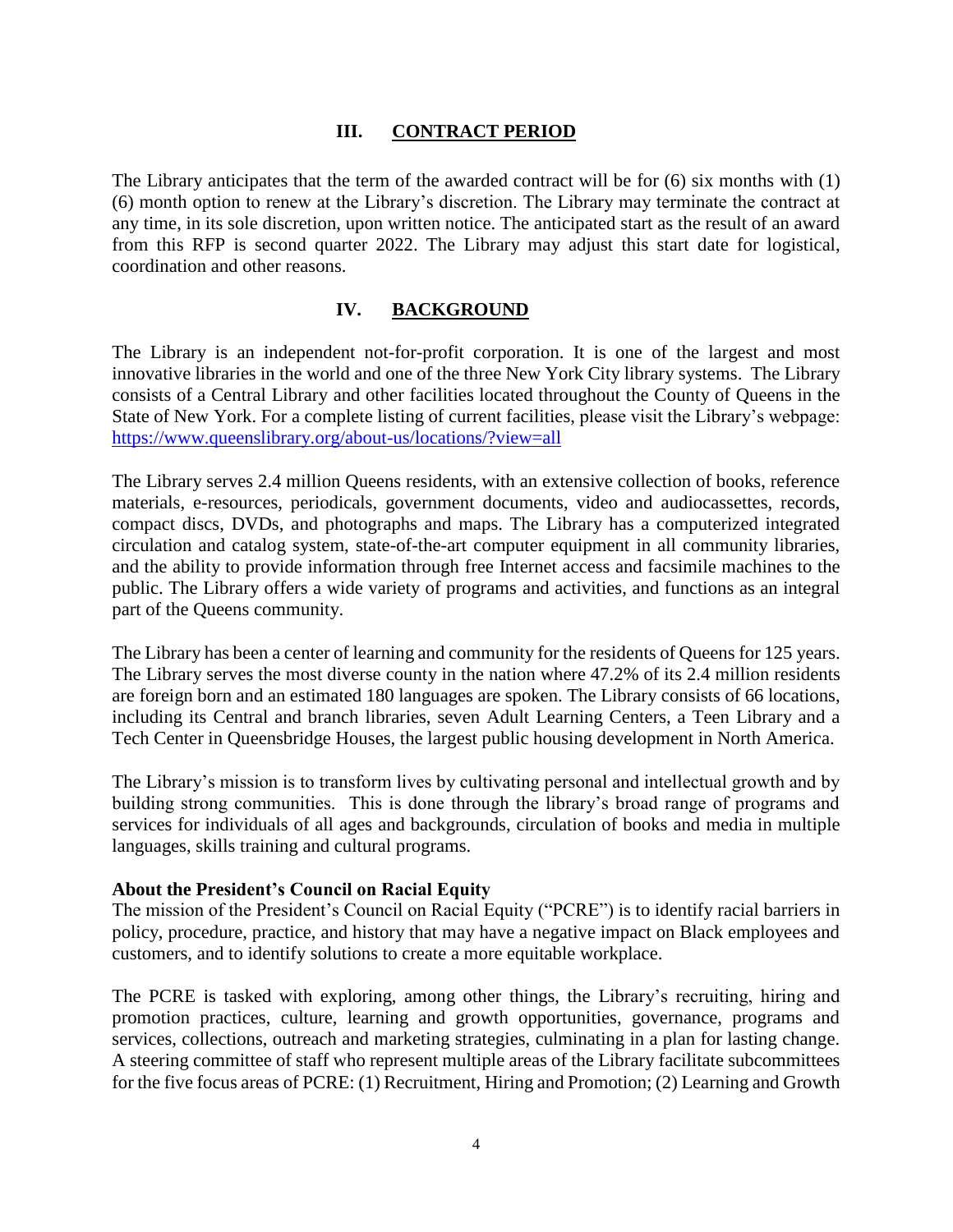Opportunities (Mentorship); (3) Programs and Services; (4) Collections; and (5) Marketing and Outreach.

# **V. SCOPE OF WORK**

The Library seeks to identify a Successful Proposer with expertise and qualifications in the field of Diversity, Equity, and Inclusion ("DEI") to work with the PCRE to:

- 1. Provide guidance and recommendations to the PCRE and its five focus areas of: (1) Recruitment, Hiring and Promotion; (2) Learning and Growth Opportunities (Mentorship); (3) Programs and Services; (4) Collections; and (5) Marketing and Outreach.
- 2. Collect internal and external data on current DEI activities and perceptions to establish baseline data on current inclusion efforts.
- 3. Identify internal and external barriers to DEI efforts and their root causes. Provide recommendations on strategies to address the barriers incorporating best practices in the areas of DEI, anti-racism and racial equity.
- 4. Measure and forecast diversity metrics in the five focus areas of PCRE: (1) Recruitment, Hiring and Promotion; (2) Learning and Growth Opportunities (Mentorship); (3) Programs and Services; (4) Collections; and (5) Marketing and Outreach.
- 5. Evaluate current policies and procedures around DEI, anti-racism, and racial equity.
- 6. Facilitate and lead inaugural meeting with CEO, PCRE Steering Committee and full PCRE Committee to set a calendar of tasks aligned with deliverable priorities.
- 7. Set up a communication schedule to include periodic meetings providing updates for PCRE Steering Committee, PCRE Sub-committees and full PCRE Committee.
- 8. Inform the PCRE of other areas of study to support DEI, anti-racism and racial equity efforts.
- 9. Perform other related assignments.

Specific Outcomes/Deliverables to the Library by the end of the Project Period:

- 1. Create a blueprint/playbook for continuous assessment and implementation of DEI activities, identifying DEI measurable goals and benchmarks across all areas of the Library as part of the Library's annual action plan and multi-year strategic plan. Such areas include, but are not limited to, recruiting/hiring/promotion, learning and growth, programs and services, collections, and marketing/outreach.
- 2. In partnership with the PCRE Committee and Library Leadership, develop an infrastructure of organizational mechanisms to institutionalize PCRE recommendations gathered from the consultant's review and analysis of internal and external interviews, data, focus group discussions, surveys and best practices. Specifically tailored measurement tools (i.e., data audit surveys, evaluation forms, job descriptions, etc.) will gauge the Library's DEI efforts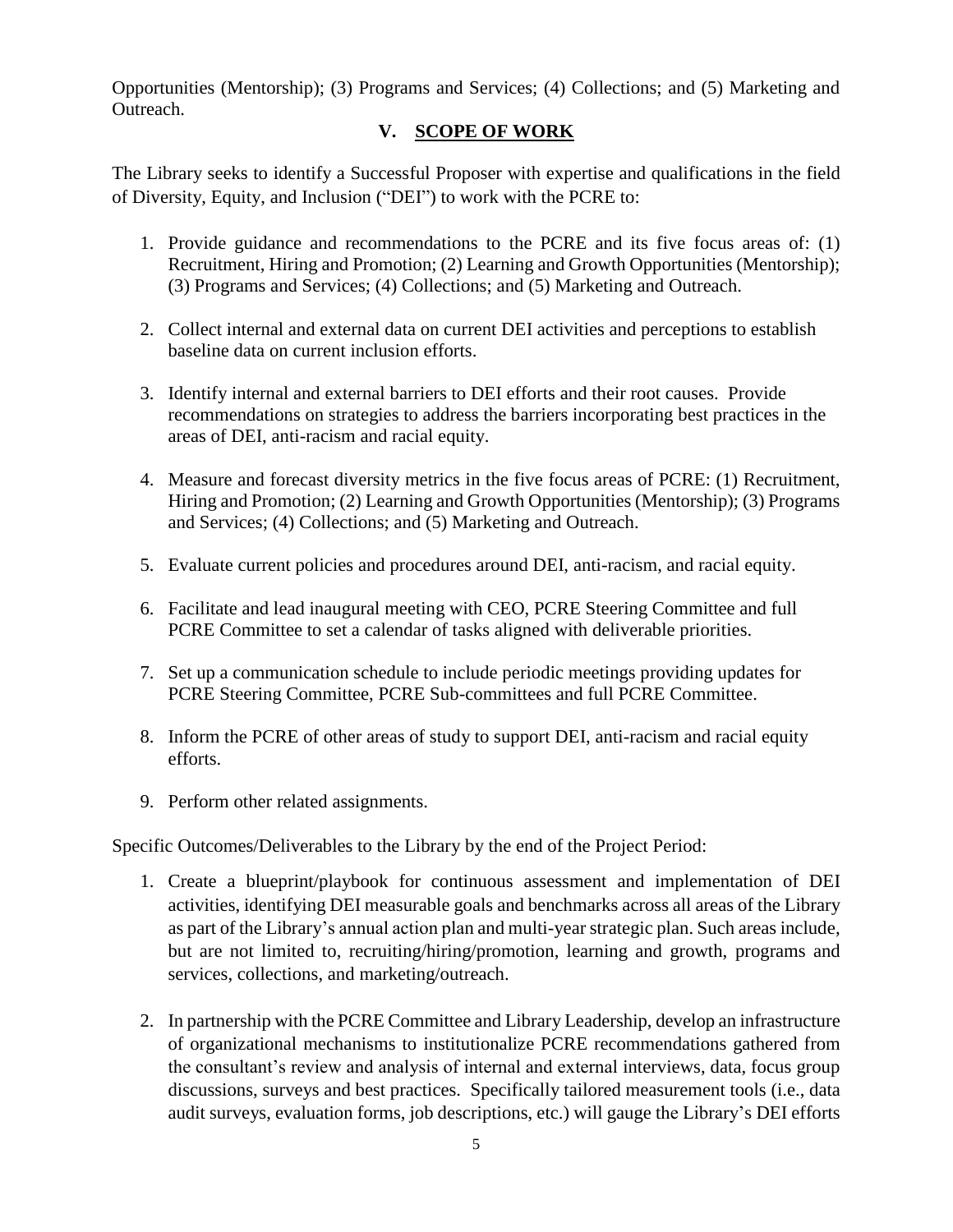and progress towards DEI goals including but not limited to recruiting/hiring/promotion, learning and growth, programs and services, collections, and marketing/outreach.

- 3. Develop a timeline for implementation of blueprint and assessment of goals and benchmarks.
- 4. Identify and develop institutional leadership training and mentoring program opportunities open to all staff (including early learning, community library staff, and administrative staff), with a goal of promoting the professional development, advancement, and representation of staff of color.
- 5. Assist the PCRE in the development of an action plan for the implementation of recommendations, with a timeline and benchmarks that measure and forecast diversity metrics in the five focus areas of PCRE so that the Library can continuously assess its progress.

The Successful Proposer should have the following experience:

- 1. Nonprofit and/or government experience preferred.
- 2. A rich body of experience in developing strategic plans with a DEI and racial equity lens.
- 3. Experience in data analysis.
- 4. Experience in survey development and leading focus groups.
- 5. An ability to communicate with diverse stakeholders.

All Proposers to provide its Detailed Scope of Work and Costs as per RFP section, VII.PROPOSAL REQUIREMENTS, B.

#### VI. **PROPOSAL REQUIREMENTS**

The following is a list of the information that must be provided in the Proposal. A proposal that does not include all of the information requested below may be deemed non-responsive and subject to rejection. **Proposals should respond to all areas listed below, in the order listed.**

Proposers shall indicate in their proposals what information, if any, is proprietary and confidential. Proposers are hereby advised that the Library is subject to the New York State Freedom of Information Law ("FOIL"). Material marked "Confidential and Proprietary" will be treated as such to the extent consistent with the obligations under FOIL, other applicable law, regulation or legal process.

#### **A. Management and Qualifications**

In setting forth its qualifications, each firm shall provide the information requested below, as appropriate. Responses to this Section should be limited to thirty-two (32) single-sided pages in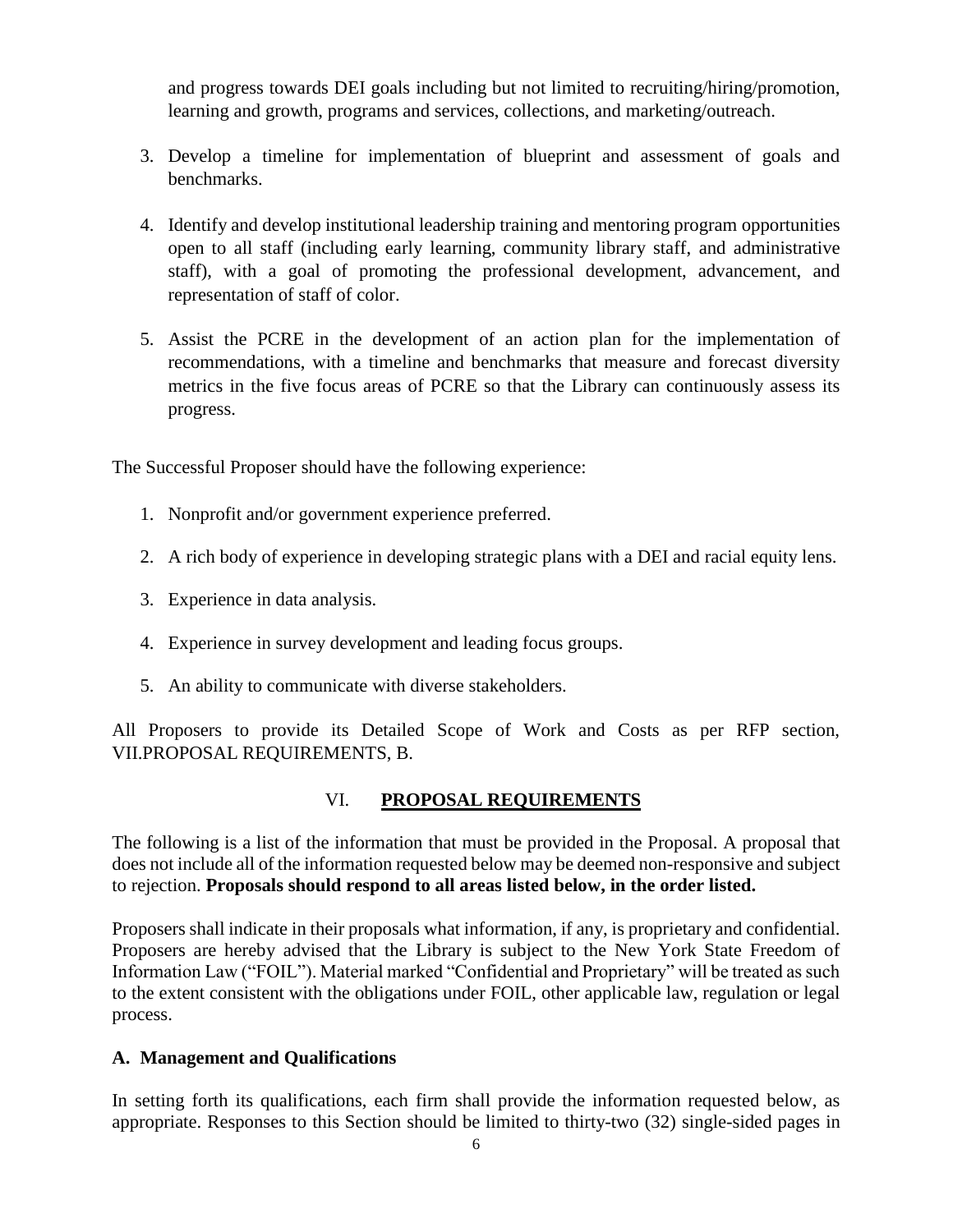total (not including resumes), and shall be prepared on  $8\frac{1}{2} \times 11$ -inch paper using at least 12-point type with standard margins no less than 1".

# **Cover Letter (2-page limit)**

A cover letter, which shall be considered an integral part of the submission, shall be bound with the submission and signed by the individual authorized to bind the firm contractually. In signing the cover letter, the firm agrees to be bound by the terms of this solicitation and its submission hereunder for no less than one year. The cover letter shall contain a statement that the firm's work for the Library will not create any conflict of interest. If your firm believes that a conflict may arise, the nature of the conflict should be described – see question 14.

# **A. General Information (30 page limit)**

- 1. Provide the Proposer's legal name, address, tax ID number and state of incorporation for the contracting entity submitting the submission.
- 2. Provide copies of your two (2) most recent audited financial statements. If audited financial statements are not available, please explain why and identify how the Library can assess the financial condition of your firm.
- 3. Provide a brief history of the company and successful experience related to the services requested in this RFP. Include information regarding any similar past or current projects in which the Proposer is involved in, with specific references to work for public sector, not-forprofit corporations, library systems or other like-entities.
- 4. Provide the name, title, address, telephone, fax number and e-mail address of the individual the Library should contact with respect to your submission.
- 5. For each key staff position, attach a resume and/or description of their qualifications. In addition, provide a statement certifying that the proposed key staff will be available for the duration of the project and estimated percentage of their time devoted to the project.
- 6. Describe how you would staff the engagement. To the maximum extent possible, identify all of the individuals who will be involved in fulfilling the obligations and satisfying the Scope of Services under this RFP. When identifying those individuals, include the primary role and responsibilities of each, as well as the principal/senior officer who will serve as the Engagement Leader. Please provide resumes for these individuals including years of employment in your organization and total years of experience. Also, include the physical location at which each team member will work on tasks related to this RFP and the estimated percentage of their time devoted to the project.
- 7. Describe your understanding of the Library.
- 8. Identify any additional services not covered in the Scope of Service sections that your firm believes may be of particular value to the Library. Please describe why you believe these services to be relevant.
- 9. Identify any services listed in the Scope of Services your firm is not able to perform and explain why you are not able to perform these services.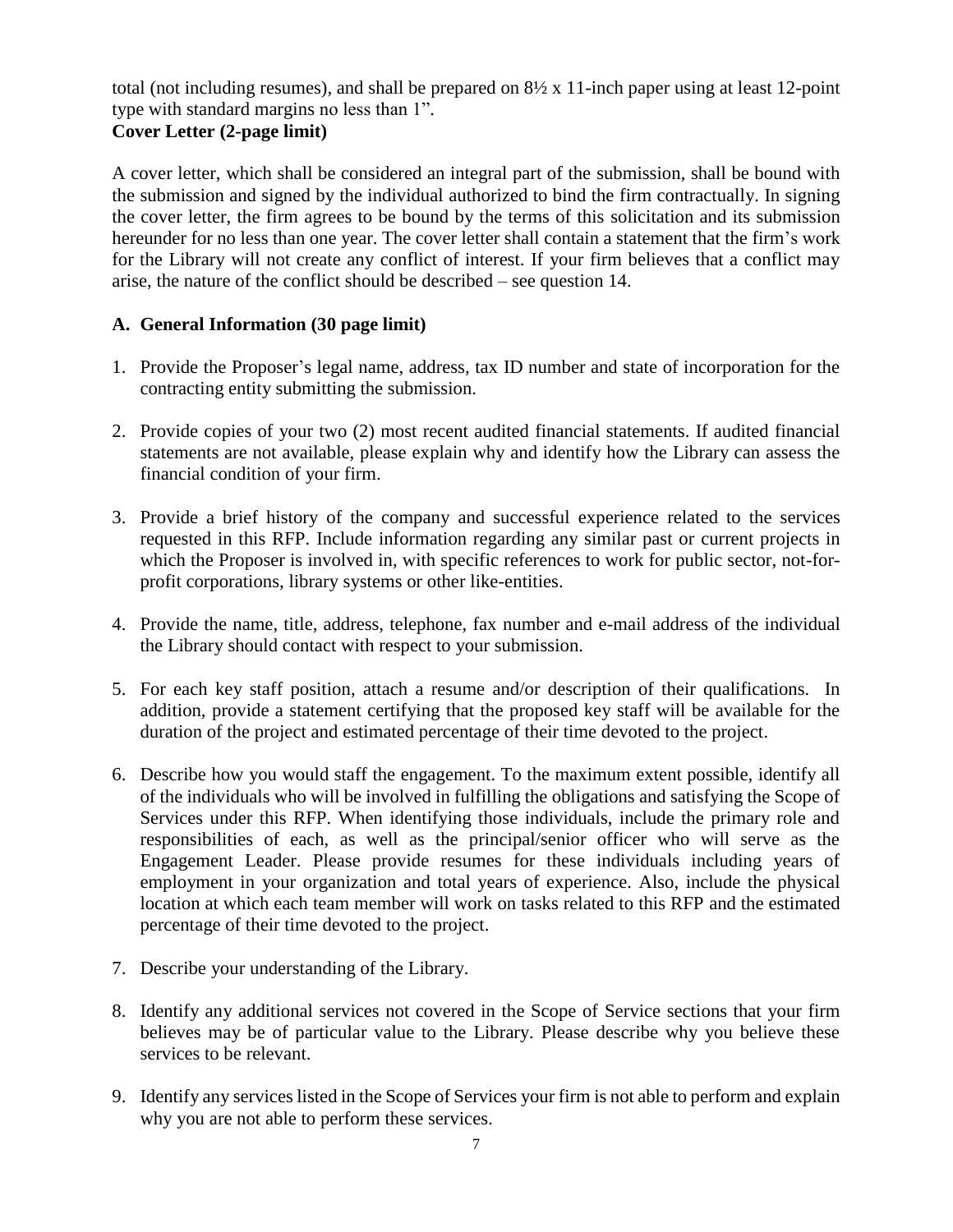- 10. Provide a minimum of three (3) recent references from clients of similar size to that of the Library and this Scope of Services (a "Reference Client"). Provide the Reference Client's name, contact person, title, address, and telephone number. Please provide details on the work performed for each Reference Client, including, the length of any contract, project costs, size of project, completion date and explanation of how the work performed is similar to the work required by the Library, as well as any other pertinent information relevant to representing your qualifications to perform the work.
- 11. Explain how you will safeguard and keep confidential the data and information provided by the Library to you.
- 12. Identify any sub-contractors that you plan to utilize as part of your proposed team. For each sub-contractor proposed please have them complete Form # 3, Vendor Responsibility Questionnaire.
- 13. Discuss any past or present civil or criminal legal investigations, litigation or regulatory action involving your firm or any of its employees and any proposed sub-contractor that could affect your role or ability to serve as a consultant to the Library. If none, include a statement that there are no past or present civil or criminal legal investigations, or pertinent litigation and or regulatory actions that could impact your firm's ability to serve in the required capacity.
- 14. Identify the nature of any potential conflict of interest your firm or any proposed subcontractors might have in providing consulting services under this solicitation to the Library.
	- (a) Discuss fully any conflicts of interest, actual or potential, which might arise in connection with your firm's involvement with the Library. If your firm believes that a conflict of interest might arise, please describe how such conflict would be resolved.
	- (b) State whether your firm represents any party that is or may be adverse to the Library.

You must certify in writing that your representation of the Library will not create any conflict of interest involving that firm.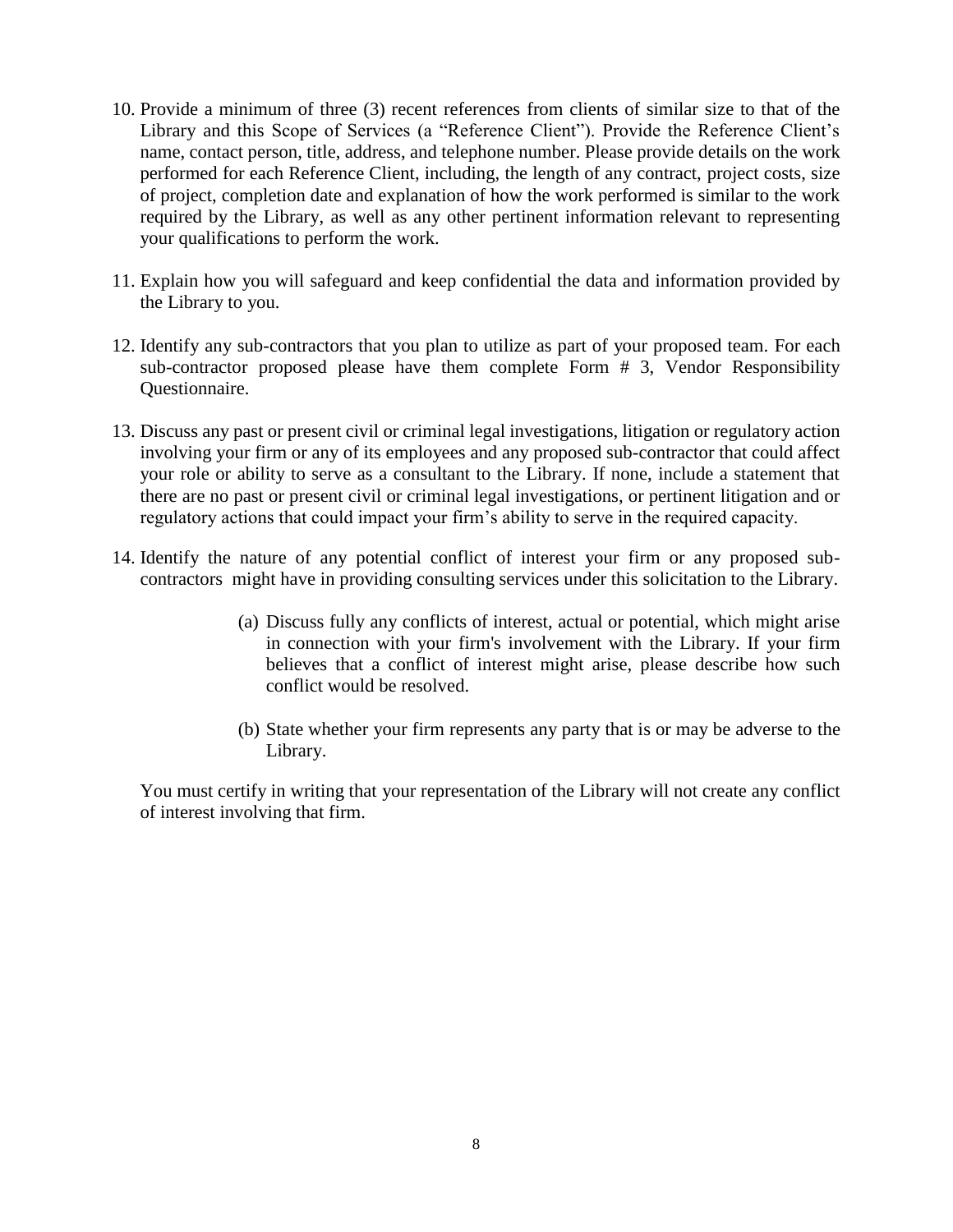#### **B. Detailed Scope of Work and Costs (No page limit)**

Using the format provided below, Proposer to provide its Detailed Scope of Work and Cost proposal. NOTE: Failure to provide cost proposal as requested below will be grounds for determining a proposal to be non-responsive.

Proposer to provide lump sum pricing for each scope item, 1-8, and to provide a written detailed project plan, work activities, and all deliverables including the "Specific Outcomes/Deliverables to the Library by the end of the Project Period," 1-5 listed in RFP section V SCOPE OF WORK. Proposer to also provide a total lump sum price for all scope items 1-8.

Invoicing to be a percentage of completion for each scope item, invoiced on a monthly basis and then paid by the Library within 30 days.

- 1. Provide guidance and recommendations to the PCRE and its five focus areas of: (1) Recruitment, Hiring and Promotion; (2) Learning and Growth Opportunities (Mentorship); (3) Programs and Services; (4) Collections; and (5) Marketing and Outreach.
- 2. Collect internal and external data on current DEI activities and perceptions to establish baseline data on current inclusion efforts.
- 3. Identify internal and external barriers to DEI efforts and their root causes. Provide recommendations on strategies to address the barriers incorporating best practices in the areas of DEI, anti-racism and racial equity.
- 4. Measure and forecast diversity metrics in the five focus areas of PCRE: (1) Recruitment, Hiring and Promotion; (2) Learning and Growth Opportunities (Mentorship); (3) Programs and Services; (4) Collections; and (5) Marketing and Outreach.
- 5. Evaluate current policies and procedures around DEI, anti-racism, and racial equity.
- 6. Facilitate and lead inaugural meeting with CEO, PCRE Steering Committee and full PCRE Committee to set a calendar of tasks aligned with deliverable priorities.
- 7. Set up a communication schedule to include periodic meetings providing updates for PCRE Steering Committee, PCRE Sub-committees and full PCRE Committee.
- 8. Inform the PCRE of other areas of study to support DEI, anti-racism and racial equity efforts.
- 9. Perform other related assignments. (To be negotiated with the Successful Proposer and the Library, but performed in accordance to the RFP including payment provisions.)

For each step of the Detailed Scope of Work, the Proposer is required to provide:

- 1. Step name.
- 2. Step detailed description.
- 3. Step description of deliverables.
- 4. And for each step and a summary of all steps provide: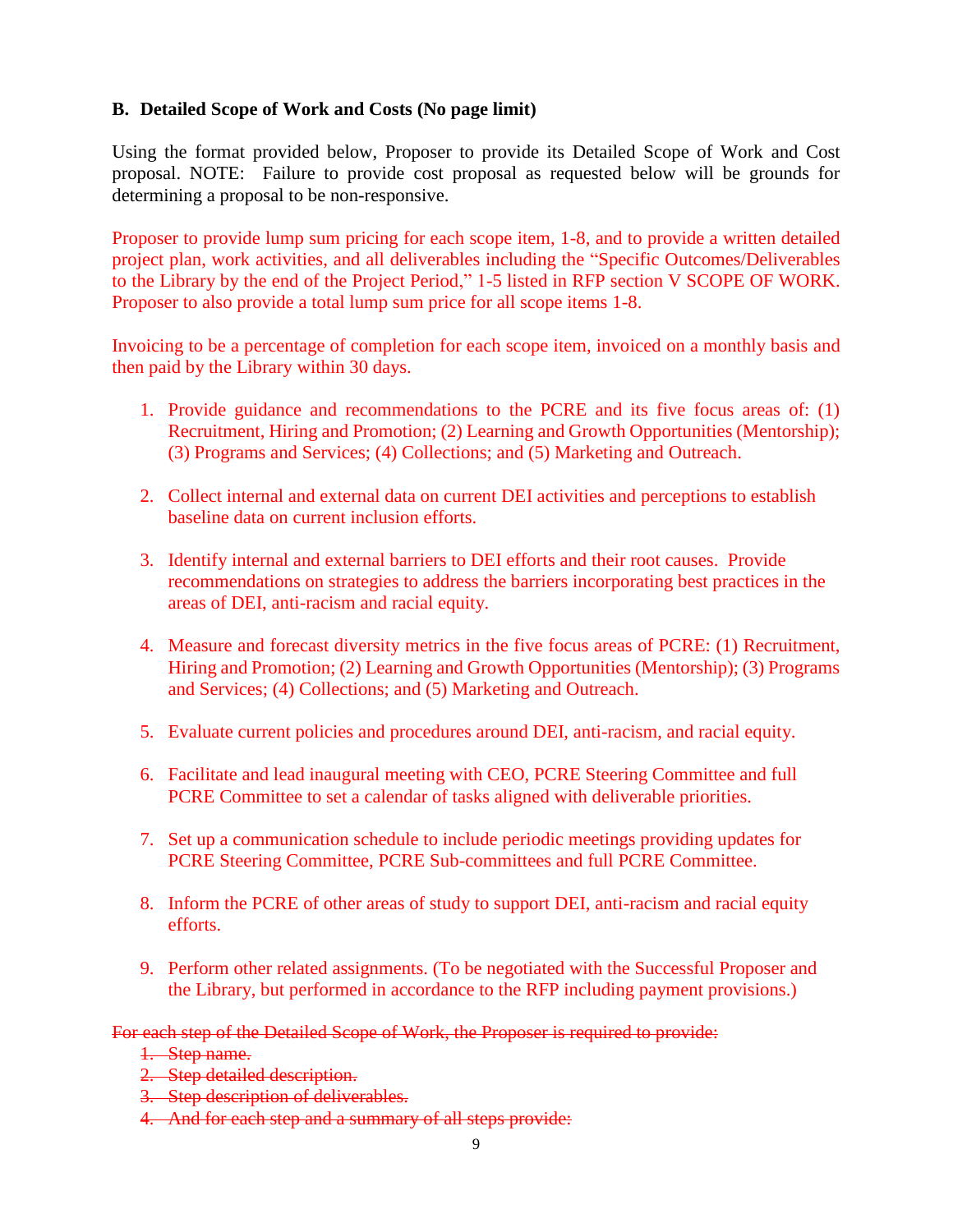| <b>Step Name:</b>          |                                |                              |                                                          |
|----------------------------|--------------------------------|------------------------------|----------------------------------------------------------|
| <b>Staff/Subcontractor</b> | Staff/<br><b>Subcontractor</b> | <b>Estimated Number of</b>   | <b>Extension (Hourly rate</b><br>multiplied by estimated |
| <b>Title</b>               | <b>Hourly Rate</b>             | <b>Hours</b>                 | number of hours)                                         |
|                            |                                | $\overline{\phantom{0}}$     |                                                          |
|                            |                                | <b>Estimated Step Costs:</b> |                                                          |

| <b>Summary of Steps</b>                 |                                  |                             |
|-----------------------------------------|----------------------------------|-----------------------------|
| <b>Step Name</b>                        | <b>Estimated Number of Hours</b> | <b>Estimated Step Costs</b> |
|                                         |                                  |                             |
|                                         |                                  | -                           |
|                                         |                                  |                             |
| <b>Total Estimated Number of Hours:</b> |                                  |                             |

**Total Estimated Costs:**

#### **C. Other (No page limit)**

1. Firms must either provide a statement accepting the terms and conditions in the Library's General Terms and Conditions, Attachment 2, or must alternately identify any exceptions taken to the terms and conditions. Any supplemental contract language that a Proposer requires is considered by the Library as an exception and must be included in a Proposer's proposal. If exceptions are taken, the firm must clearly identify the language that is being taken exception to and provide the suggested alternate language for each such exception. The nature and extent of exceptions, if any, taken by the firm to the Library's terms and conditions will be a factor considered in evaluating submissions. Firms that demonstrate a willingness to accept the Library's terms and conditions will be given more favorable consideration by the Library.

At any time during the RFP process, the Library, in its sole discretion, may reject a proposal that has exceptions to the Library's terms and conditions.

- 2. Firms shall indicate in their submissions what information, if any, is proprietary and confidential. Firms are hereby advised that the Library is subject to the New York State Freedom of Information Law ("FOIL"). Material marked "Confidential and Proprietary" will be treated as such to the extent consistent with the Library's obligations under FOIL or any other applicable laws, rules or regulations, and will not otherwise be disclosed by the Library except as necessary for the evaluation of submissions.
- 3. Firms shall confirm that they will meet the insurance obligations.
- 4. Firms to complete all forms if Attachment 1 and Attachment 3- Local Law 34.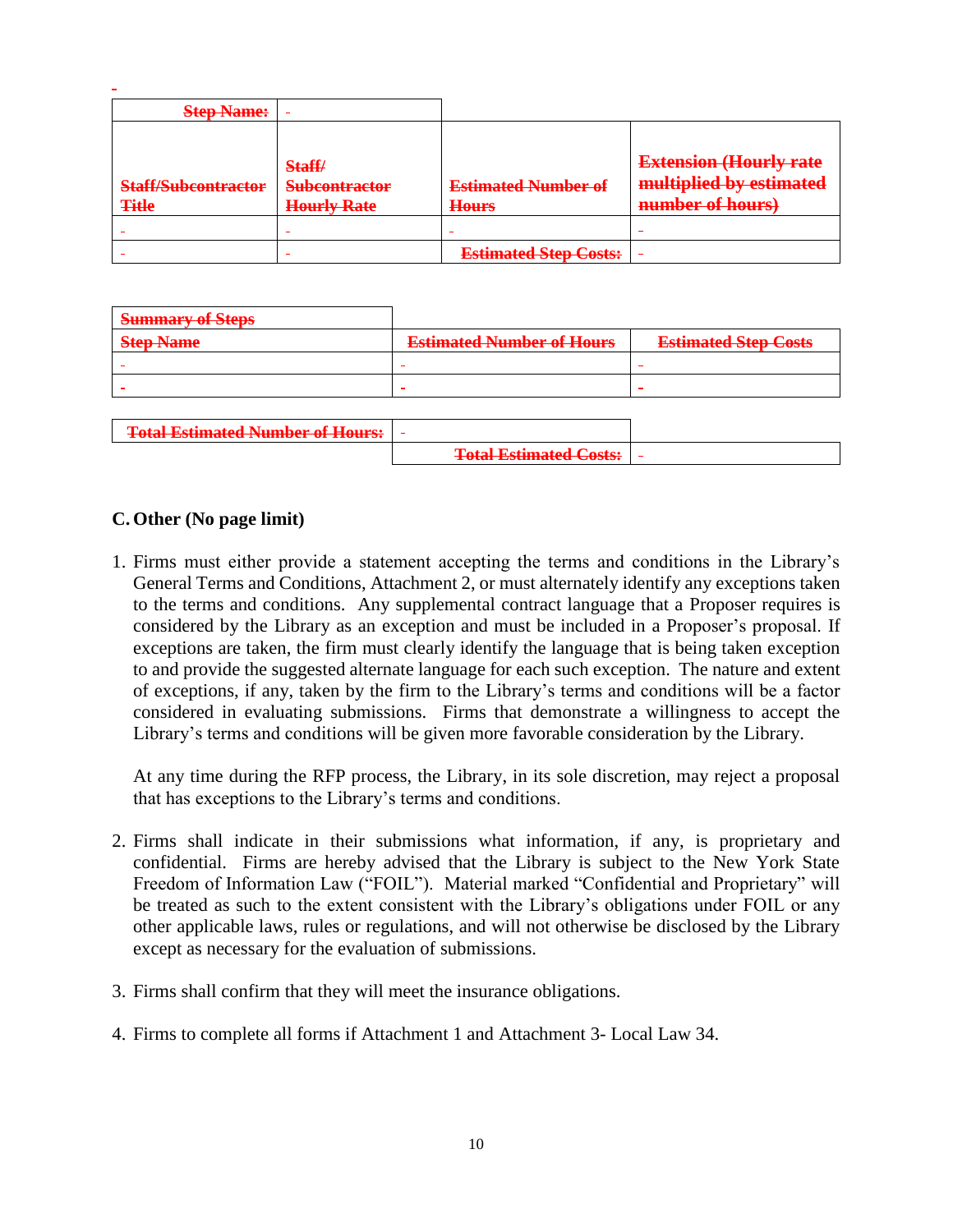## **VII. EVALUATION AND SELECTION**

#### **A. Evaluation Criteria**

For each scope of work, a Selection Committee consisting of Library staff will evaluate the properly received proposals. This Selection Committee will make its recommendations to the Library for its determination as to its awards of a contract. For each scope of work, the Selection Committee will consider the following factors, though not necessarily listed in the order of importance, in considering submissions:

- 1. The firm's previous experience in providing the proposed services to not-for-profit corporations, library systems, and other similar clients. (10 points.)
- 2. The qualifications, expertise, prior experience, and availability of the proposed team assigned to the library, including expertise and experience pertinent to the services requested in the RFP. (20 points.)
- 3. The Library's assessment of the Proposer's Detailed Scope of Work and Steps. (25 points.)
- 4. Overall organization, completeness, and quality of proposal, including cohesiveness, conciseness, clarity of response, demonstrated understanding of the Library, and degree of acceptance of the Library's terms and conditions in the Library's Standard Consulting Agreement. (15 Points.)
- 5. The Library will assess cost proposals for firms that receive a passing evaluation for items 1 through 4 above. Such determination of a passing evaluation is at the sole discretion of the Library. (Although proposed cost will be given significant consideration in the selection process, the Library reserves the right to negotiate lower fees with any firm selected, or a different fee structure than proposed.) (30 Points.)
- 6. Interviews, if conducted. (To occur at the sole discretion of the Library- 30 Points.)

#### **B. Selection Process**

The Selection Committee will evaluate all responsive proposals based on the criteria enumerated in Section VII, as referenced above. The Selection Committee may afford firms the opportunity to clarify submissions for assuring a full understanding of their responsiveness to the solicitation.

At the sole discretion of the Library, the Selection Committee may conduct interviews and product demonstrations of Proposers found to be most qualified to perform the services required virtually or in-person. Proposers selected for interviews and product demonstrations, will be notified in writing regarding the interview date(s).

At the conclusion of the evaluation process, the Library anticipates awarding a contract to a responsive and responsible firm whose proposal is determined to be the highest quality and most advantageous to the Library, taking into consideration the overall quality of the submission as measured against all the evaluation criteria above.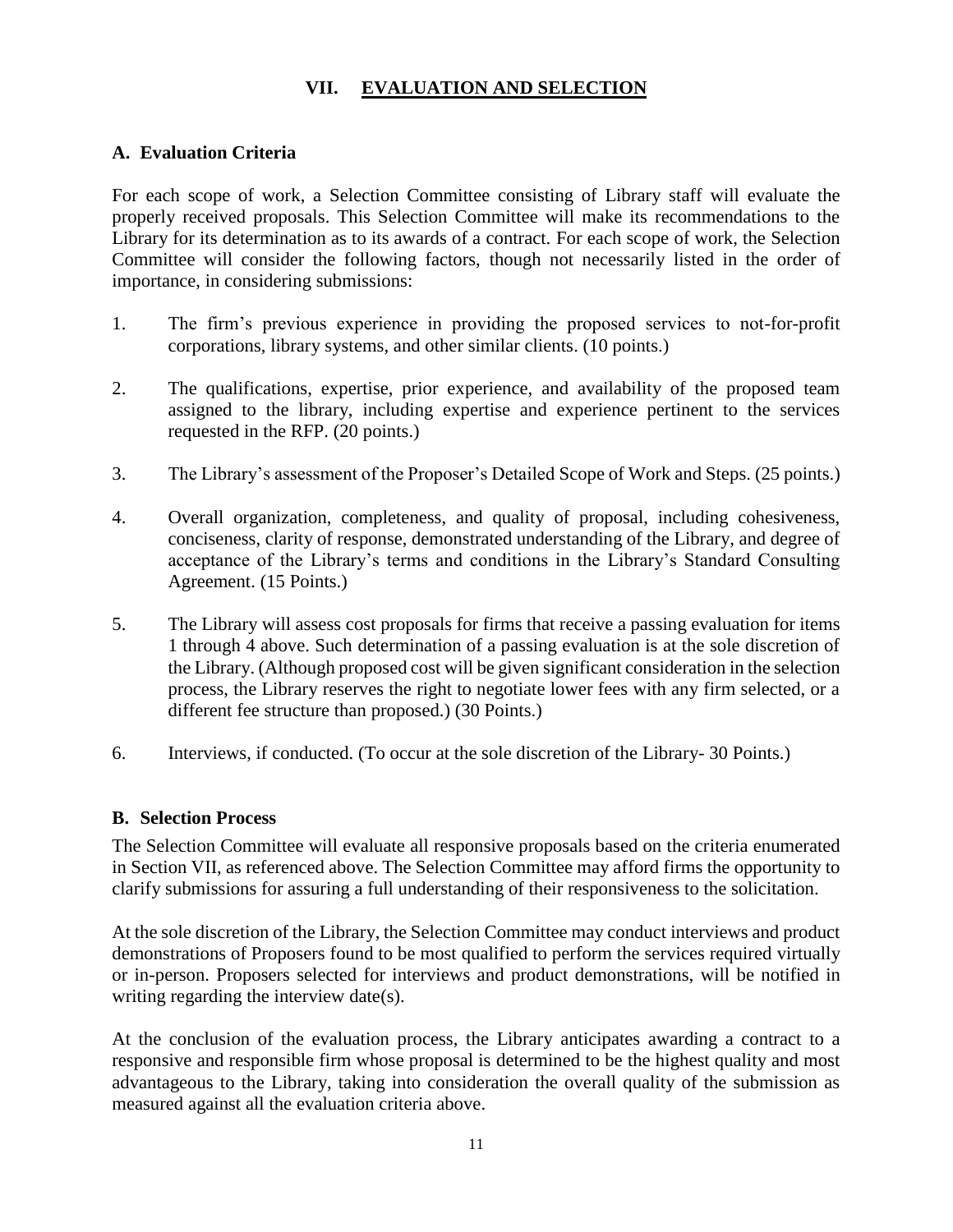Prior to the award of any contract(s) under this solicitation, the Library will conduct a vendor responsibility assessment and may require eligible firms to answer questions and provide additional information to supplement the information provided in the proposal, Vendor Responsibility Questionnaire or other materials to assist the Library in making such a determination. In its sole judgement, the Library may reject a proposal because of a vendor responsibility determination or other determination by the Library. The Library reserves the right to reconsider other proposals.

Proposers will be notified in writing once a proposal has been selected.

# **VIII. PROPOSAL INSTRUCTIONS AND CONDITIONS**

#### **A. Limitations**

- 1. This RFP does not commit the Library to award a contract, pay any costs incurred in the preparation of a response, or procure or contract for services of any kind whatsoever. The Library reserves the right, in its sole discretion, to accept or reject any or all proposals as a result of the RFP, to negotiate with any or all firms considered, and to cancel this RFP in whole or in part. The Library reserves the right to request additional information from all Proposers.
- 2. Proposers may be requested to clarify the contents of their proposals. Other than to provide such information as may be required by the Library, no Proposer will be allowed to alter its proposal or to add new information after the RFP due date.
- 3. Proposers may be required to participate in negotiations and to submit any price, technical or other revisions to its proposal which may result from such negotiations.
- 4. Proposers must fully execute the forms contained in Attachment 1 and Attachment 3 and submit them with its proposal.
- 5. All material submitted in response to this RFP will become the sole property of the Library.

#### **B. Proposal Submission**

- 1. Proposals must include a cover letter indicating the mailing address of the office from which the proposal was submitted, the name and email address of the individual who will represent the firm as the primary contact person for the proposal, and the telephone and facsimile numbers of the primary contact person.
- 2. Non-responsive proposals include, but are not limited to, those that:
	- (a) Do not conform to the RFP requirements and instructions;
	- (b) Are conditional; or
	- (c) Contain a material omission(s).

The Library may waive minor informalities or irregularities in a proposal that are merely a matter of form and not substance, the correction of which would not be prejudicial to other Proposers.